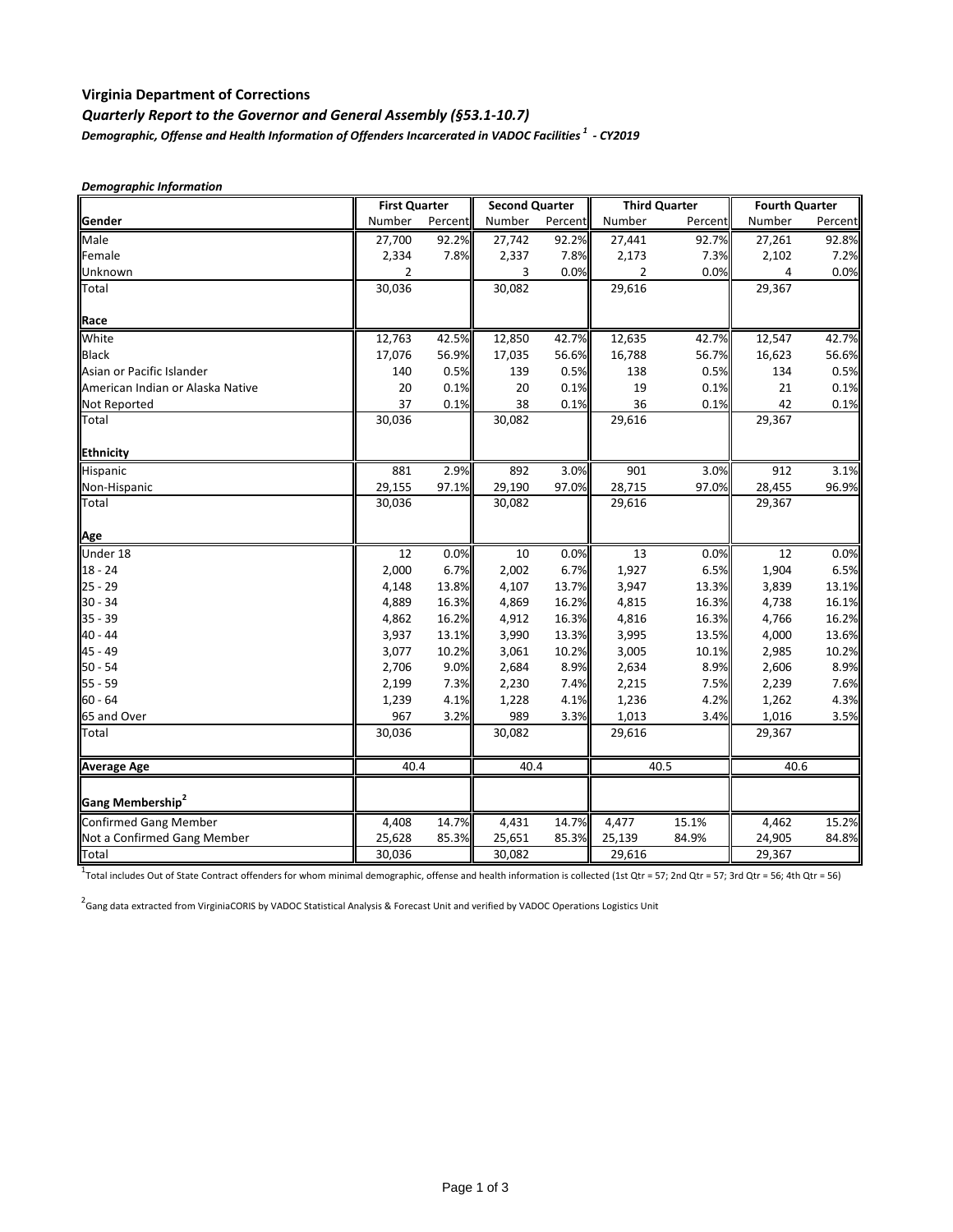## **Virginia Department of Corrections**

*Quarterly Report to the Governor and General Assembly (§53.1-10.7)*

*Demographic, Offense and Health Information of Offenders Incarcerated in VADOC Facilities 1 - CY2019*

|                                  | <b>First Quarter</b> |         | <b>Second Quarter</b> |         | <b>Third Quarter</b> |         | <b>Fourth Quarter</b> |         |
|----------------------------------|----------------------|---------|-----------------------|---------|----------------------|---------|-----------------------|---------|
| <b>Most Serious Offense</b>      | Number               | Percent | Number                | Percent | Number               | Percent | Number                | Percent |
| Capital Murder                   | 466                  | 1.6%    | 465                   | 1.5%    | 465                  | 1.6%    | 462                   | 1.6%    |
| First Degree Murder              | 2,641                | 8.8%    | 2,635                 | 8.8%    | 2,614                | 8.8%    | 2,606                 | 8.9%    |
| Second Degree Murder             | 827                  | 2.8%    | 814                   | 2.7%    | 802                  | 2.7%    | 799                   | 2.7%    |
| Manslaughter                     | 447                  | 1.5%    | 441                   | 1.5%    | 427                  | 1.4%    | 426                   | 1.5%    |
| Abduction                        | 2,138                | 7.1%    | 2,106                 | 7.0%    | 2,060                | 7.0%    | 2,037                 | 6.9%    |
| Rape/Sexual Assault              | 3,520                | 11.7%   | 3,464                 | 11.5%   | 3,372                | 11.4%   | 3,321                 | 11.3%   |
| Robbery                          | 4,739                | 15.8%   | 4,605                 | 15.3%   | 4,453                | 15.0%   | 4,385                 | 14.9%   |
| Assault                          | 3,396                | 11.3%   | 3,289                 | 10.9%   | 3,112                | 10.5%   | 3,048                 | 10.4%   |
| Weapons                          | 604                  | 2.0%    | 586                   | 1.9%    | 554                  | 1.9%    | 533                   | 1.8%    |
| Arson                            | 108                  | 0.4%    | 103                   | 0.3%    | 98                   | 0.3%    | 99                    | 0.3%    |
| Burglary/B&E                     | 2,122                | 7.1%    | 1,989                 | 6.6%    | 1,843                | 6.2%    | 1,738                 | 5.9%    |
| Larceny/Fraud                    | 3,037                | 10.1%   | 2,839                 | 9.4%    | 2,460                | 8.3%    | 2,334                 | 7.9%    |
| Conspiracy                       | 49                   | 0.2%    | 47                    | 0.2%    | 45                   | 0.2%    | 44                    | 0.1%    |
| Sex Offense                      | 607                  | 2.0%    | 600                   | 2.0%    | 599                  | 2.0%    | 587                   | 2.0%    |
| DUI                              | 189                  | 0.6%    | 167                   | 0.6%    | 145                  | 0.5%    | 130                   | 0.4%    |
| <b>Habitual Traffic Offender</b> | 149                  | 0.5%    | 128                   | 0.4%    | 106                  | 0.4%    | 96                    | 0.3%    |
| Other Property/Public Order      | 21                   | 0.1%    | 21                    | 0.1%    | 21                   | 0.1%    | 20                    | 0.1%    |
| <b>Drug Sales</b>                | 2,975                | 9.9%    | 2,803                 | 9.3%    | 2,625                | 8.9%    | 2,482                 | 8.5%    |
| <b>Drug Possession</b>           | 1,107                | 3.7%    | 1,046                 | 3.5%    | 916                  | 3.1%    | 869                   | 3.0%    |
| Not Yet Reported                 | 894                  | 3.0%    | 1,934                 | 6.4%    | 2,899                | 9.8%    | 3,351                 | 11.4%   |
| Total                            | 30,036               |         | 30,082                |         | 29,616               |         | 29,367                |         |

### *Substance Abuse Information <sup>3</sup>*

|                                                 | <b>First Quarter</b> |         | <b>Second Quarter</b> |         | <b>Third Quarter</b> |         | <b>Fourth Quarter</b> |         |
|-------------------------------------------------|----------------------|---------|-----------------------|---------|----------------------|---------|-----------------------|---------|
| <b>Alcohol Usage</b>                            | Number               | Percent | Number                | Percent | Number               | Percent | Number                | Percent |
| <b>Alcohol Not Used</b>                         | 2,195                | 7.3%    | 2,139                 | 7.1%    | 2,075                | 7.0%    | 2,037                 | 6.9%    |
| <b>Occasional Use</b>                           | 7,938                | 26.4%   | 7,913                 | 26.3%   | 7,787                | 26.3%   | 7,747                 | 26.4%   |
| Moderate Use                                    | 4,210                | 14.0%   | 4,202                 | 14.0%   | 4,104                | 13.9%   | 4,064                 | 13.8%   |
| <b>Heavy Use</b>                                | 5,608                | 18.7%   | 5,581                 | 18.6%   | 5,482                | 18.5%   | 5,406                 | 18.4%   |
| Eligible for Therapeutic Community <sup>*</sup> | 809                  | 2.7%    | 805                   | 2.7%    | 791                  | 2.7%    | 769                   | 2.6%    |
| Alcohol Used, Extent Unknown                    | 1,311                | 4.4%    | 1,322                 | 4.4%    | 1,303                | 4.4%    | 1,285                 | 4.4%    |
| Not Reported                                    | 7,965                | 26.5%   | 8,120                 | 27.0%   | 8,074                | 27.3%   | 8,059                 | 27.4%   |
| Total                                           | 30,036               |         | 30,082                |         | 29,616               |         | 29,367                |         |
|                                                 |                      |         |                       |         |                      |         |                       |         |
| <b>Drug Usage</b>                               |                      |         |                       |         |                      |         |                       |         |
| Drugs Not Used                                  | 2,557                | 8.5%    | 2,498                 | 8.3%    | 2,422                | 8.2%    | 2,377                 | 8.1%    |
| <b>Occasional Use</b>                           | 2,325                | 7.7%    | 2,319                 | 7.7%    | 2,249                | 7.6%    | 2,210                 | 7.5%    |
| Moderate Use                                    | 2,566                | 8.5%    | 2,585                 | 8.6%    | 2,564                | 8.7%    | 2,563                 | 8.7%    |
| <b>Heavy Use</b>                                | 7,418                | 24.7%   | 7,492                 | 24.9%   | 7,381                | 24.9%   | 7,340                 | 25.0%   |
| Eligible for Therapeutic Community <sup>4</sup> | 959                  | 3.2%    | 949                   | 3.2%    | 935                  | 3.2%    | 909                   | 3.1%    |
| Drugs Used, Extent Unknown                      | 5,934                | 19.8%   | 5,853                 | 19.5%   | 5,713                | 19.3%   | 5,618                 | 19.1%   |
| Not Reported                                    | 8,277                | 27.6%   | 8,386                 | 27.9%   | 8,352                | 28.2%   | 8,350                 | 28.4%   |
| Total                                           | 30,036               |         | 30,082                |         | 29,616               |         | 29,367                |         |

 $1$ Total includes Out of State Contract offenders for whom minimal demographic, offense and health information is collected (1st Qtr = 57; 2nd Qtr = 57; 3rd Qtr = 56; 4th Qtr = 56)

<sup>3</sup>With the implementation of Phase 3 of VirginiaCORIS in 2010 and the roll-out of the Virginia Re-Entry Initiative (VARI) in 2011, additional Substance Abuse information is available that differs from previous years

<sup>4</sup> Alcohol or drug use unknown but offender is currently assigned or targeted to be in a substance abuse therapeutic community; declining numbers are due to this identifier being an artifact of the legacy offender management system (OBSCIS)